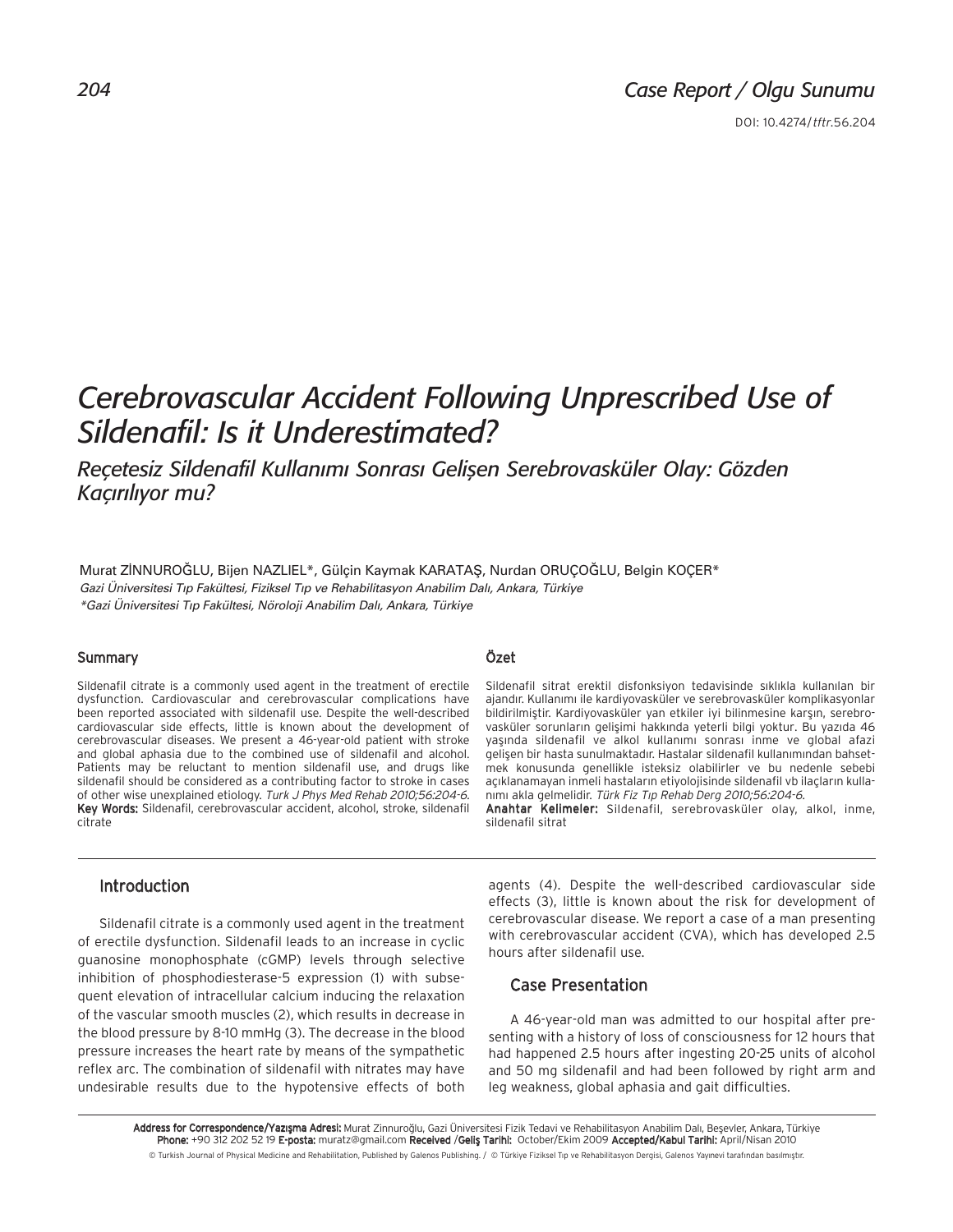There was a past history of 50-100 units of alcohol intake a week. Family history revealed hypertension and atherosclerotic heart disease. Medical history was obtained from a male friend accompanying the patient when the event occurred. The patient was not a smoker and had no history of hypertension or any other cardiovascular and cerebrovascular risk factors. There was no previous use of sildenafil or any regular medication.

Neurological examination showed right-sided hemiplegia and hyperactive deep tendon reflexes on the hemiplegic side. Plantar responses were abolished bilaterally. Computed tomography (CT) of the brain revealed acute infarction in the territory of the left middle cerebral artery (MCA), thus, the patient was commenced on acetylsalicylic acid (300 mg/day) and nadroparine (0.3 ml/day). Mannitol (400 ml/day) was subsequently started due to mild impairment in the level of consciousness on the 3rd day post-CVA. A repeat CT scan revealed a subacute infarction in the territory of the left MCA (Figure 1).

The patient underwent electrocardiography (ECG), Holter ECG, transthoracic echocardiography (ECHO), magnetic resonance angiography (MRA) of the supra-aortic vessels, cranial magnetic resonance imaging (MRI) (Figure 2), and carotid Doppler ultrasonography, which were normal, except for a mild increase in arterial blood pressure (150/90 mmHg). During the further follow-up, the mean systolic and diastolic blood pressures were 128 mmHg (range: 100-116 mmHg) and 84 mmHg (range: 70-100 mmHg), respectively. The patient had normal hemoglobin, platelet count, protein C and S, p-ANCA, c-ANCA, serum lipid profile (total cholesterol, LDL, HDL and triglycerides), antiphospholipid antibody levels and renal function. Cranial MRA showed a left MCA occlusion. Eleven days after the CVA, a repeat cranial MRA showed recanalized left MCA. Transesophageal ECHO revealed a bicuspid aortic valve and a small interatrial septal defect interpreted as patent foramen



Figure 1. Computed tomography of the brain demonstrating the infarction in the territory of the left middle cerebral artery.

ovale (PFO), which resulted in a shunt from the right atrium to the left one with Valsalva maneuver contrast ECHO. Concurrently, Doppler ultrasonography of the lower extremities was normal.

A month after the CVA, the patient was transferred to the rehabilitation unit. He was conscious, but his cooperation and orientation were limited due to the global aphasia. There was no sign of neglect. There was a slight shoulder subluxation on the hemiplegic side. Upper extremity, hand and lower extremity stages were 1, 2 and 1 respectively according to the Brunnstrom stages of motor recovery. The patient was walking with the assistance of another person. Strengthening, range of motion, balance, coordination, proprioceptive neuromuscular facilitation and mobilization exercises and cognitive rehabilitation were carried out as part of the rehabilitation program. A month later, there was a significant improvement in visual and oral communication of the patient. Muscle strengths, balance and Brunnstrom stages were improved significantly as compared with the initial examination (upper extremity Brunnstrom stage 3, hand 2 and lower extremity 4). At discharge, the patient was able to walk independently with the assistance of a tripod.

#### **Discussion**

Central nervous system and cardiovascular system events due to sildenafil use have been reported previously (3). A 61 year-old man who had symptoms associated with posterior cerebral circulation ischemia after 50 mg sildenafil on 3 separate occasions has been reported. (5). Morgan et al. (6) have



Figure 2. T2-weighted magnetic resonance imaging demonstrating infarction due to left middle cerebral artery occlusion.